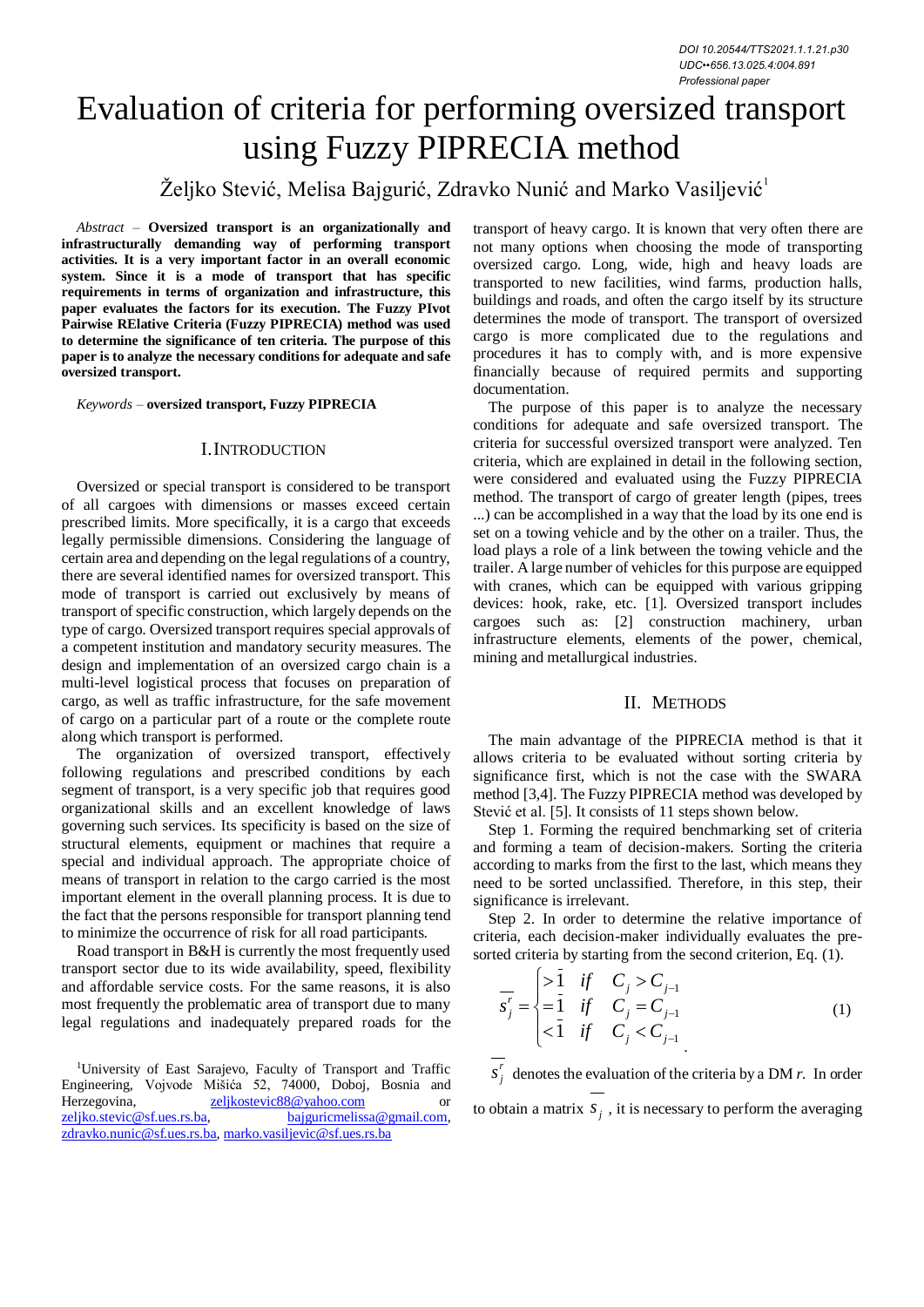of matrix  $s_i^r$  $s_j^r$  using a geometric mean. Decision-makers evaluate the criteria by applying the linguistic scales developed and defined in [5,6].

Step 3. Determining the coefficient  $k_j$ 

$$
\overline{k_j} = \begin{cases} = \overline{1} & \text{if } j = 1 \\ 2 - s_j & \text{if } j > 1 \end{cases}
$$
 (2)

Step 4. Determining the fuzzy weight  $q_j$ 

$$
\overline{q_j} = \begin{cases} \frac{-1}{q_{j-1}} & \text{if} \quad j = 1\\ \frac{q_{j-1}}{k_j} & \text{if} \quad j > 1 \end{cases} \tag{3}
$$

Step 5. Determining the relative weight of the criterion  $W_j$ 

$$
\overline{w_j} = \frac{q_j}{\sum_{j=1}^n q_j}
$$
\n(4)

In the following steps, it is necessary to apply the inverse methodology of the fuzzy PIPRECIA method.

Step 6. Evaluation of the applying scale defined above, but this time starting from a penultimate criterion.

$$
\overline{s_j'} = \begin{cases}\n>1 & \text{if } C_j > C_{j+1} \\
=1 & \text{if } C_j = C_{j+1} \\
<1 & \text{if } C_j < C_{j+1}\n\end{cases}
$$
\n(5)

' *r*  $s_j^r$  denotes the evaluation of the criteria by a decisionmaker *r*. It is again necessary to average the matrix  $s_i$  $s_j^r$  by applying a geometric mean.

Step 7. Determining the coefficient  $k_j$ <sup> $\prime$ </sup>

$$
\overline{k_j} = \begin{cases} = \overline{1} & \text{if } j = n \\ 2 - s_j & \text{if } j > n \end{cases}
$$
 (6)

*n* denotes a total number of criteria. Specifically, in this case, it means that the value of the last criterion is equal to fuzzy number one.

Step 8. Determining the fuzzy weight  $q_j$ <sup> $\prime$ </sup>

$$
\overline{q_j} = \begin{cases} \frac{-1}{q_{j+1}}, & \text{if } j = n \\ \frac{q_{j+1}}{\overline{k_j}}, & \text{if } j > n \end{cases} \tag{7}
$$

Step 9. Determining the relative weight of the criterion  $W_j$ <sup>*'*</sup>

$$
\overline{w_j}' = \frac{\overline{q_j}'}{\sum_{j=1}^n \overline{q_j}},
$$
\n(8)

Step 10. In order to determine the final weights of the criteria, it is first necessary to perform the defuzzification of the

fuzzy values  $W_j$  and  $W_j$ <sup>'</sup>

$$
\overline{w_j} = \frac{1}{2} (w_j + w_j) \tag{9}
$$

Step 11. Checking the results obtained by applying Spearman and Pearson correlation coefficients.

# III. EVALUATION OF CRITERIA BY THE FUZZY PIPRECIA METHOD

The determination of criteria and their mutual evaluation have been performed by managers of Hes-Komerc company, which is a carrier in charge of oversized (special) cargoes. Table 1 lists all the criteria that affect the selection of an optimal transport route, as well as their description.

TABLE I CRITERIA AFFECTING THE SELECTION OF OPTIMAL TRANSPORT ROUTE

| C1             | Cargo dimensions                              |
|----------------|-----------------------------------------------|
| C <sub>2</sub> | Number of countries in transit                |
| C <sub>3</sub> | Cost of international permits                 |
| C <sub>4</sub> | Police escort                                 |
| C <sub>5</sub> | Tolls                                         |
| C <sub>6</sub> | Bridges, tunnels and viaducts along the route |
| C <sub>7</sub> | Roundabouts                                   |
| C8             | Crossing of roads and railway lines           |
| C <sub>9</sub> | Cost of motor fuel                            |
| C10            | Transport identification plates               |

On the basis of practice and experience, the most dominant criterion is considered to be the one that directly affects the choice of route since it dictates: the choice of a customs crossing due to dimension constraints; choice of means of transport; (im)possibility of passing through tunnels or over bridges; determines whether police escort is required, and with all of this directly affecting transport costs.

An important factor in obtaining oversized transport permits is that the more countries through which transport is carried out, the greater the number of required permits or approvals of competent authorities, and costs and the length of the route are also increased, which proportionally increases the time for performing the transport.

The cost of international permits depends on C2, i.e. the number of countries in transit.

The necessity of police escort increases the duration of obtaining a transport permit and increases costs. All local police stations need to be contacted on the territory of B&H for consent to transit through a certain place, as well as obtaining permits for police escort from the Ministry of Interior of the countries in transit.

By optimizing a transport route, the cost of tolls reduces, which directly affects the overall costs and time of transport.

The possibility of avoiding bridges, tunnels, viaducts, etc. on a transport route is important, as otherwise the statistical load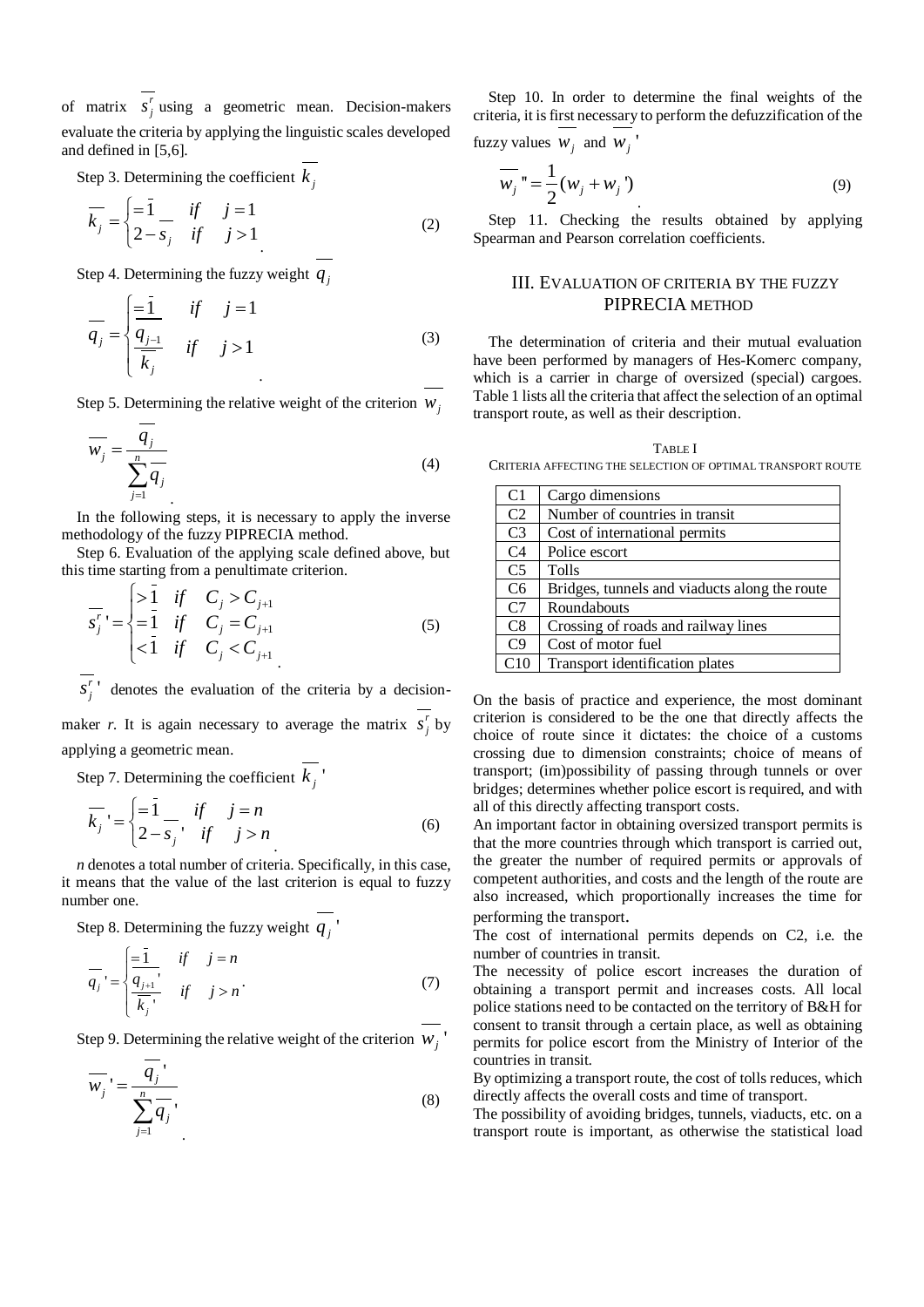carrying capacity of bridges or other structures must be checked and a safety analysis regarding the height and width of the cargo being transported must be carried out.

Transport of cargo of great width or length requires stopping traffic in a roundabout to remove traffic signs and warn other traffic participants in order to perform the transport without damaging or endangering any traffic participant as well as the carrier itself along with the cargo.

The authority managing the railway must carry out controls on all dimensions of cargo and a road transport vehicle in order to decide on whether it is possible to approve the oversized transport over the crossing of road and railway lines.

It influences the overall transport costs, which further affects the optimization of the transport route.

If there are many countries in transit where different transport identification plates are required by legal regulations, it is necessary to posses transport indication plates in accordance with requirements of each country in transit.

The evaluation was performed using a linguistic scale that includes quantification into fuzzy triangle numbers. Table 2 shows the evaluation of the criteria for fuzzy PIPRECIA and Inverse fuzzy PIPRECIA by the decision-maker and the values are used for further calculation.

TABLE II EVALUATION OF THE CRITERIA BY THE DECISION-MAKER FOR THE FUZZY PIPRECIA AND INVERSE FUZZY PIPRECIA METHOD

| PIPR.  | $\sim$<br>◡▵ |       |       | $\sim$<br>ັ |       |       | $\cdots$ | $\cap$ |       |       | C10   |       |       |
|--------|--------------|-------|-------|-------------|-------|-------|----------|--------|-------|-------|-------|-------|-------|
| DM     | 0.400        | 0.500 | 0.667 | 0.500       | 0.667 | .000  | $\cdots$ | 000.1  | .000  | .000  | 0.500 | 0.667 | 1.000 |
| PIPR-I | C10          |       |       |             |       |       |          | ◡▵     |       |       |       |       |       |
| DM     | 1.100        | 1.150 | 1.200 | 000.1       | 1.000 | 000.1 | $\cdots$ | 1.100  | 1.150 | 1.200 | 1.200 | 1.300 | 1.350 |

Based on the evaluation of the criteria, Equation (1), a matrix *sj* is formed. By applying Equation (2), these values are subtracted from number two. Following the rules of operations with fuzzy numbers, the matrix *kj* is obtained as follows: According to Equation (2), the value

$$
k_1 = (1.000, 1.000, 1.000)
$$
  

$$
\overline{k_2} = (2 - 0.667, 2 - 0.500, 2 - 0.400) = (1.333, 1.500, 1.600)
$$

By applying Equation (3), the values of *qj* are obtained as

follows: 
$$
q_1 = (1.000, 1.000, 1.000)
$$
  
\n $\overline{q_2} = \left(\frac{1.000}{1.600}, \frac{1.000}{1.500}, \frac{1.000}{1.333}\right) = (0.625, 0.667, 0.750)$ 

By applying Equation (3), the relative weights are calculated:  
\n
$$
\overline{w_1} = \left(\frac{1.000}{7.750}, \frac{1.000}{3.969}, \frac{1.000}{3.264}\right) = (0.129, 0.252, 0.306)
$$
\n
$$
\overline{w_2} = \left(\frac{0.625}{7.750}, \frac{0.667}{3.969}, \frac{0.750}{3.264}\right) = (0.081, 0.168, 0.230)
$$

In order to determine the final weights of the criteria, it is necessary to apply Equations (5)–(9), i.e. the methodology of the inverse fuzzy PIPRECIA method. Based on the evaluation performed by the decision-maker, a matrix *sj'* is obtained*.*

By applying Equation (6), the values of the matrix *kj*' are obtained:

$$
\overline{k_{10}}^{\prime} = (1.000, 1.000, 1.000)
$$
  

$$
\overline{k_{9}}^{\prime} = (2 - 1.200, 2 - 1.150, 2 - 1.100) = (0.800, 0.850, 0.900)
$$

By applying Equation (7), the following values are obtained:

$$
\overline{q_{10}}^{\dagger} = (1.000, 1.000, 1.000)
$$
\n
$$
\overline{q_{9}}^{\dagger} = \left(\frac{1.000}{0.900}, \frac{1.000}{0.850}, \frac{1.000}{0.900}\right) = (1.111, 1.176, 1.250)
$$
\netc.

After that, it is necessary to apply Equation (8) to obtain the

relative weights for the fuzzy Inverse PIPRECIA method.  
\n
$$
\overline{w_{10}} = \left(\frac{1.000}{25.244}, \frac{1.000}{19.228}, \frac{1.000}{14.973}\right) = (0.040, 0.052, 0.067)
$$
\n
$$
\overline{w_9} = \left(\frac{1.111}{25.244}, \frac{1.176}{19.228}, \frac{1.250}{14.973}\right) = (0.044, 0.061, 0.083)
$$

The results of the inverse fuzzy PIPRECIA method are presented in Table 4. By applying Equation (9), the final weights of the criteria are obtained. Before applying this equation, it is necessary to defuzzify the values of the criteria obtained by applying Equations (1)–(9). *[Table](#page-2-0)* shows the complete previous calculation, and the last column presents the defuzzified values of the relative weights of the criteria.

*TABLE III. CALCULATION AND RESULTS OBTAINED BY FUZZY PIPRECIA AND INVERSE FUZZY PIPRECIA*

<span id="page-2-0"></span>

| P.             |       |         |       |       |       |          | G1    |       |       | W1    |       |       | DF    |
|----------------|-------|---------|-------|-------|-------|----------|-------|-------|-------|-------|-------|-------|-------|
| C <sub>1</sub> |       |         |       | 1.000 | 1.000 | .000.    | 1.000 | 1.000 | 1.000 | 0.129 | 0.252 | 0.306 | 0.241 |
| C <sub>2</sub> | 0.400 | 0.500   | 0.667 | 1.333 | 1.500 | .600     | 0.625 | 0.667 | 0.750 | 0.081 | 0.168 | 0.230 | 0.164 |
| C <sub>3</sub> | 0.500 | 0.667   | .000. | 000.1 | 1.333 | 1.500    | 0.417 | 0.500 | 0.750 | 0.054 | 0.126 | 0.230 | 0.131 |
| C <sub>4</sub> | 000.1 | $000$ . | .000  | 000.1 | 1.000 | $.000$ . | 0.417 | 0.500 | 0.750 | 0.054 | 0.126 | 0.230 | 0.131 |
| C <sub>5</sub> | 0.500 | 0.667   | 000.1 | 1.000 | 1.333 | 1.500    | 0.278 | 0.375 | 0.750 | 0.036 | 0.094 | 0.230 | 0.107 |